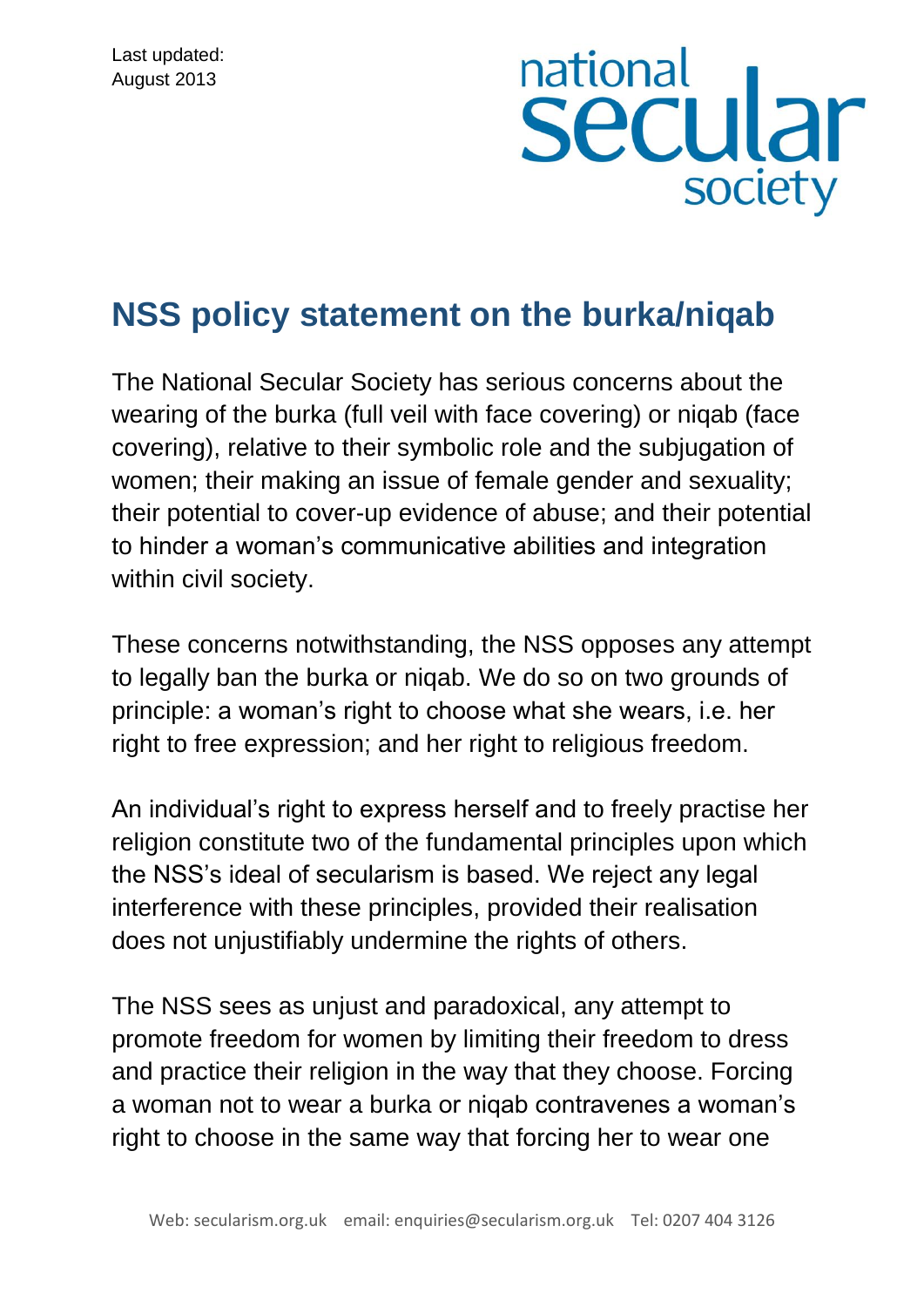does; both cases represent an attempt to control the woman and dictate how she should express herself.

A law which prohibits the burka and niqab also punishes the very women society is seeking to liberate. The NSS takes the position that if a woman is being forced to wear the burka or niqab, the person forcing her to do so should be punished – not the victim of that enforcement.

The NSS is also concerned that a prohibition on the wearing of the burka and niqab would serve to further alienate women already on the margins of mainstream society. Furthermore, imposing a burka/niqab ban could exacerbate tensions between various communities in the UK and merely encourage some women who had not previously worn the burka or niqab to do so in protest or on principle.

The NSS condemns any view that rejects women as equal to men and abhors violence and harassment against women.

Nevertheless, we believe banning the burka and niqab on the grounds of its symbolic value is irreconcilable with the fundamental right to freedom of religion and the right to free expression – a right which includes the right to offend the sensibilities of others.

Instead, we urge the government to put greater focus on the creation of mechanisms designed to help women escape subjugation and domestic abuse, leave oppressive family structures without the fear of violent reprisals, as well as equip them with tools to better integrate within society and ensure their autonomy.